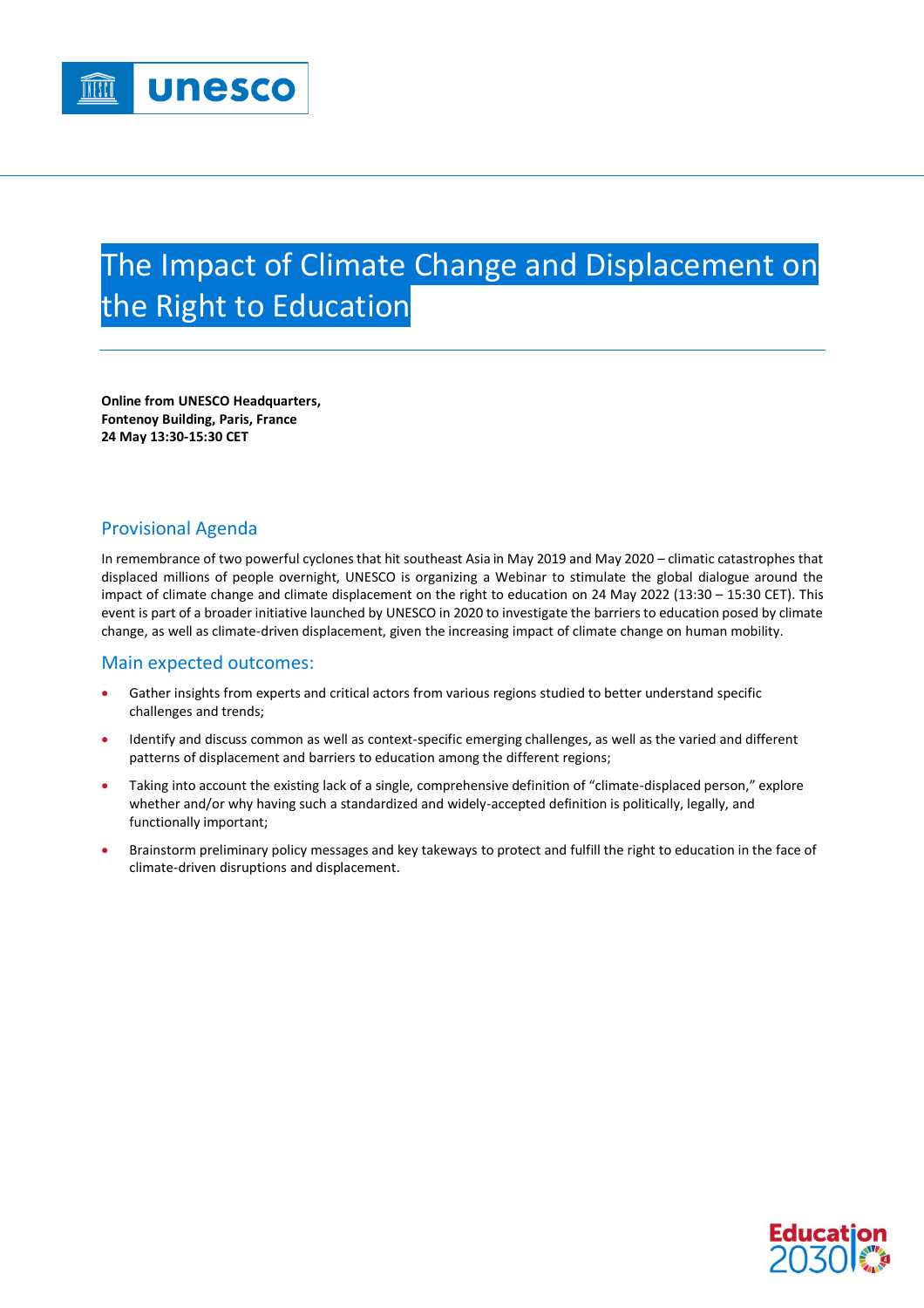| Tuesday 24 May 2022<br>13:30-15:30 CET<br><b>Moderator: Gwang-Chol Chang, Chief of Section for Education Policy</b> |                                                                                                                                                                                                                                                                                                                                                                                                                                                                                                                                                                                                                                                                                                                                                                                                                                                                                                                                                                                                                                                                                                                                                                                                                                                                                                                                                                                                                                                                                                                                                                                                                                                                |  |
|---------------------------------------------------------------------------------------------------------------------|----------------------------------------------------------------------------------------------------------------------------------------------------------------------------------------------------------------------------------------------------------------------------------------------------------------------------------------------------------------------------------------------------------------------------------------------------------------------------------------------------------------------------------------------------------------------------------------------------------------------------------------------------------------------------------------------------------------------------------------------------------------------------------------------------------------------------------------------------------------------------------------------------------------------------------------------------------------------------------------------------------------------------------------------------------------------------------------------------------------------------------------------------------------------------------------------------------------------------------------------------------------------------------------------------------------------------------------------------------------------------------------------------------------------------------------------------------------------------------------------------------------------------------------------------------------------------------------------------------------------------------------------------------------|--|
|                                                                                                                     |                                                                                                                                                                                                                                                                                                                                                                                                                                                                                                                                                                                                                                                                                                                                                                                                                                                                                                                                                                                                                                                                                                                                                                                                                                                                                                                                                                                                                                                                                                                                                                                                                                                                |  |
| 13:40-13:45                                                                                                         | Presentation of the Initiative on the impact of climate change and displacement on the<br>right to education                                                                                                                                                                                                                                                                                                                                                                                                                                                                                                                                                                                                                                                                                                                                                                                                                                                                                                                                                                                                                                                                                                                                                                                                                                                                                                                                                                                                                                                                                                                                                   |  |
|                                                                                                                     | Borhene Chakroun, Director, Division for Policies and Lifelong Learning Systems                                                                                                                                                                                                                                                                                                                                                                                                                                                                                                                                                                                                                                                                                                                                                                                                                                                                                                                                                                                                                                                                                                                                                                                                                                                                                                                                                                                                                                                                                                                                                                                |  |
| 13:45-14:05                                                                                                         | Interventions by key actors:                                                                                                                                                                                                                                                                                                                                                                                                                                                                                                                                                                                                                                                                                                                                                                                                                                                                                                                                                                                                                                                                                                                                                                                                                                                                                                                                                                                                                                                                                                                                                                                                                                   |  |
|                                                                                                                     | Ms. Christelle Cazabat, Internal Displacement Monitoring Centre (IDMC),<br>$\bullet$<br>Research Manager                                                                                                                                                                                                                                                                                                                                                                                                                                                                                                                                                                                                                                                                                                                                                                                                                                                                                                                                                                                                                                                                                                                                                                                                                                                                                                                                                                                                                                                                                                                                                       |  |
|                                                                                                                     | Ms. Kehkashan Basu, M.S.M., Green Hope Foundation, President and Founder<br>Ms. Mathilde Treguier, International Institute for Educational Planning (IIEP),<br>Associate Programme Specialist                                                                                                                                                                                                                                                                                                                                                                                                                                                                                                                                                                                                                                                                                                                                                                                                                                                                                                                                                                                                                                                                                                                                                                                                                                                                                                                                                                                                                                                                  |  |
| 14:05-15:00                                                                                                         | <b>Panel discussion</b><br>To discuss four key questions:                                                                                                                                                                                                                                                                                                                                                                                                                                                                                                                                                                                                                                                                                                                                                                                                                                                                                                                                                                                                                                                                                                                                                                                                                                                                                                                                                                                                                                                                                                                                                                                                      |  |
|                                                                                                                     | 1.<br>How can countries best <b>identify populations</b> prone to, or currently experiencing,<br>the effects of climate change and climate displacement, as well as the <b>barriers to</b><br>education such groups face? What are some barriers to education as a result of<br>climate change that are often overlooked, taking into account complex socio-<br>economic vulnerabilities? Additionally, it is clear that all SIDS are particularly<br>prone to climate change and climate displacement. How can the particular<br>geographic and socio-economic challenges that render SIDS so vulnerable be<br>addressed?<br>Taking into account the lack of a single definition of "climate-displaced person,"<br>2.<br>is agreeing on a standardized and widely-accepted definition of climate<br>displacement politically, legally, and functionally important - more specifically to<br>ensure the right to education for all, and if so, why?<br>In what ways can countries strengthen the synergy across disaster risk reduction<br>policy, education policy, and climate change/environmental policy so that the<br>right to education is addressed more systematically in emergency response plans<br>as is the case for shelter, food, and sanitation? What are some promising<br>practices and policies already in place in some affected countries that could serve<br>as a model for others?<br>What regional cooperation mechanisms currently exist that could permit states to<br>4.<br>engage in horizontal cooperation in order to share knowledge and solutions?<br>What new forms of regional cooperation could be envisaged in the future? |  |
|                                                                                                                     | Interventions by:<br>Ms. Fumiko Noguchi, United Nations University (UNU), Researcher<br>Mr. Victor Nyamori, Amnesty International, Researcher and Advisor<br>Ms. Violeta Orlovic Lovren, University of Belgrade, Professor<br>Mr. David Knaute, Independent Researcher, Consultant<br>$\bullet$                                                                                                                                                                                                                                                                                                                                                                                                                                                                                                                                                                                                                                                                                                                                                                                                                                                                                                                                                                                                                                                                                                                                                                                                                                                                                                                                                                |  |
| $15:00 - 15:20$                                                                                                     | Ms. Anja Nielsen, United Nations Children's Fund (UNICEF), Consultant (tbc)<br>$\bullet$<br>Ms. Dominique Russell, Bahamas Ministry of Education, District<br>$\bullet$<br>Superintendent<br>Dr. Tufoua Panapa, Tuvalu Ministry of Education, Youth, and Sports, CEO                                                                                                                                                                                                                                                                                                                                                                                                                                                                                                                                                                                                                                                                                                                                                                                                                                                                                                                                                                                                                                                                                                                                                                                                                                                                                                                                                                                           |  |